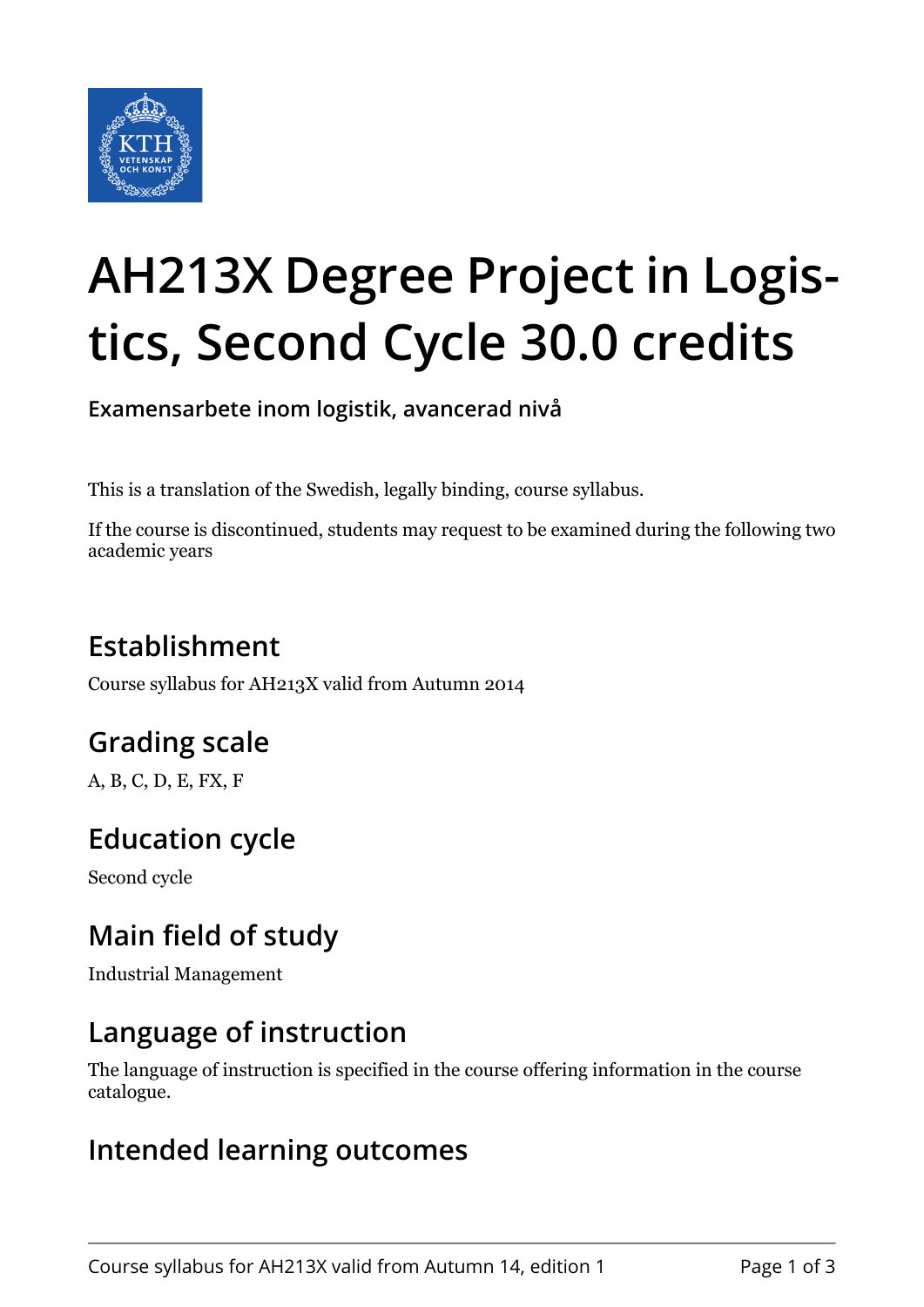As pointed out in the Logistics courses the goal is to reach beyond facts and descriptions and to reach conclusions based on synthesis and analysis.

## **Course contents**

The Master thesis includes at least information search, literature analysis, theoretical description and methodology as well as analysis of the results.

The time required is based on 20-study weeks full time.

The student describes suggestions for thesis work, by industry or by a teacher. The suggestion includes a background and a short description (about one A4-page).

Together with the teacher the student makes a project plan and a preliminary aim and nature of the work. After the teacher accepts this plan the student is registered.

The thesis work will result in a report based on a scientific work process. The manuscript is presented at a seminar. The examiner decides if corrections are necessary and after these are made no further seminar is necessary.

## **Specific prerequisites**

In general the rule is that the main part of the studies, at least 60 credits should be ready before the thesis work is allowed to start including:

• AH2102 Logistics and Transportation or equivalent knowledge.

The examiner must make sure that the student has focused in the relevant area and that the main part of the program is ready before the thesis work starts. Exceptions can be made by the person responsible for basic education.

The master's thesis should normally be written during the last term of the program.

#### **Examination**

• XUPP - Examination Question, 30.0 credits, grading scale: A, B, C, D, E, FX, F

Based on recommendation from KTH's coordinator for disabilities, the examiner will decide how to adapt an examination for students with documented disability.

The examiner may apply another examination format when re-examining individual students.

## **Other requirements for final grade**

To be accepted as a thesis work the following is required. Project Plan, final report, oral presentation of the work and acting as opponent at another student thesis seminar (or another specified seminar).